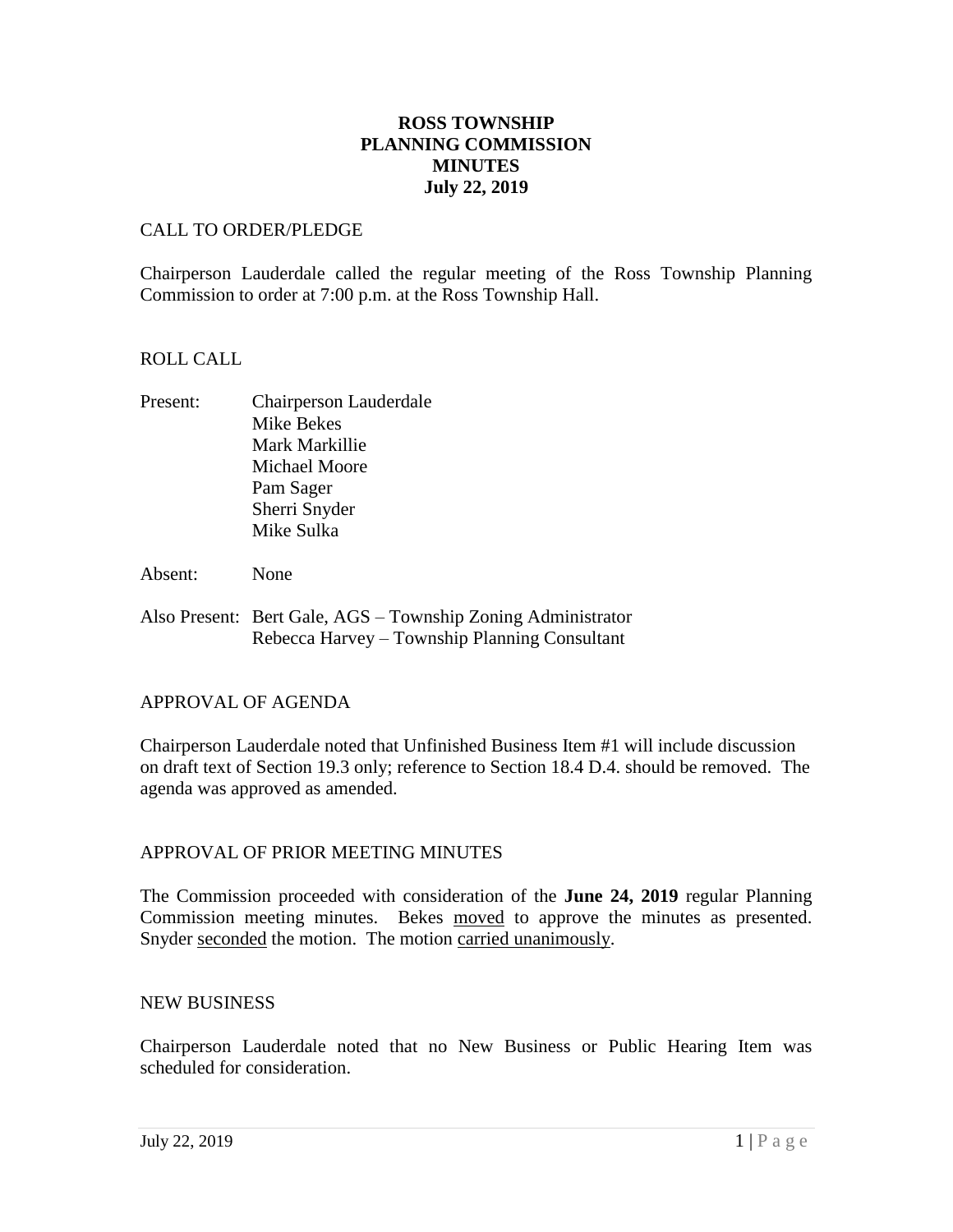## UNFINISHED BUSINESS

## 1. ZO Text Amendment – Section 19.3

Chairperson Lauderdale reminded that two draft text options designed to collapse and clarify the nine special land use standards set forth in Section 19.3 had been presented for Commission consideration in April. He noted that, following discussion in June, there was a general consensus that the proposed amendments would improve understanding of the special land use approval process but that there was a lack of consensus on the optional text offered. Based on the review comments received, it was agreed that Sulka, Sager and Moore would work together to develop a consensus document for presentation at the July meeting.

Sager referenced draft text Option #3 and provided an overview of the modified elements. Lengthy Commission discussion ensued wherein the following was noted:

: One of the objectives of amending Section 19.3 is to eliminate the repetitive nature or redundancy of some of the criteria; Option #3 does not totally address this objective.

: What is the difference between 'land use' and 'activity' as set forth in the criteria? Is there a need to define these terms? Harvey explained that the phrase 'proposed land use or activity' is directly from the Michigan Zoning Enabling Act. She reminded that improving consistency with State law was another objective of the proposed amendment of Section 19.3.

: Impacts to the 'character of the area' by a proposed special land use is an important consideration; is there harm in repeating this standard throughout the criteria?

: Can the criteria specifically prohibit a use that will 'create additional requirements at public cost'? Related text previously suggested by Attorney Thall was revisited.

Harvey noted that she reviewed the questions/comments from the April and June discussions and moved forward with developing draft text that would respond to the issues raised to date. She distributed new draft text Option #4 and noted that it is compact and succinct; does not include repetitive criteria; and, is specifically linked to statutory language.

Review/discussion of draft text Option #4 ensued. Commission members agreed that the draft text represents a good blend of Options #1, #2 and #3 and reflects the agreements reached on each of the provisions set forth in Option #3.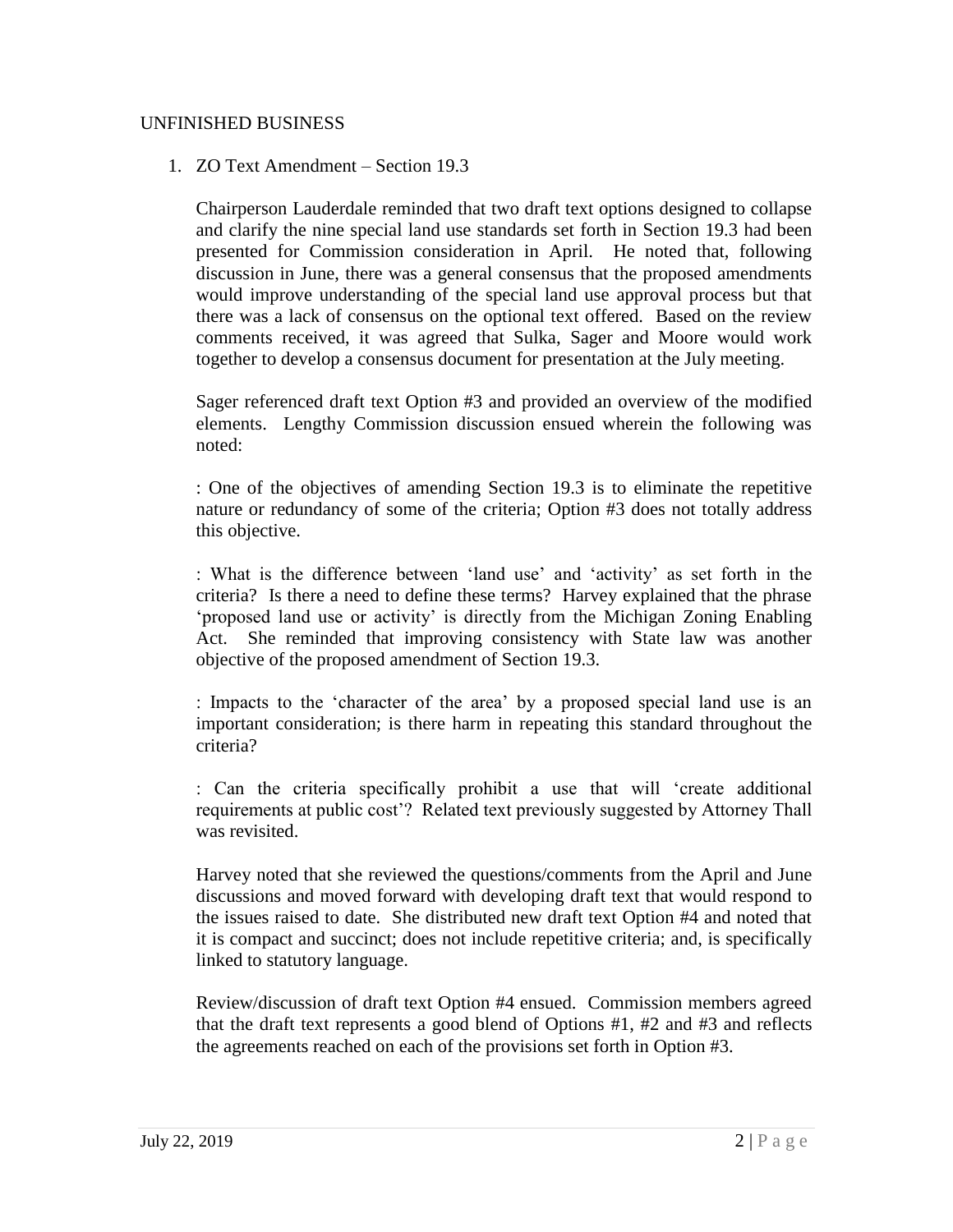Bekes then <u>moved</u> to accept the proposed amendments to Section 19.3 – Criteria for Decision set forth in draft text Option #4 and the proposed amendments to Section 18.4. D. set forth in draft text dated April 22, 2019 for public hearing. Snyder seconded the motion. The motion carried unanimously.

Chairperson Lauderdale praised the depth of the discussion on this topic which has allowed the Commission to move forward with unanimity.

2. Master Plan Update

Harvey reported that solid progress has been made on the requested updates to the Master Plan. She noted that a preliminary draft of the updated Plan is tentatively scheduled to be ready for discussion in August.

Sulka then distributed a report on the expenses of the Planning Commission in 2019 to date (April – June). It was noted that the budget for the Master Plan Update was **previously** approved. separate from the Planning Commission Annual Budget. In response to questions, Sulka noted that he could not confirm if the report reflects escrow fee payments of costs incurred. It was agreed that such data would be helpful and could greatly impact quarterly numbers.

3. Solar Energy

Chairperson Lauderdale reminded that there had been support for placing the item 'solar energy facilities' on the 2019-2020 Planning Commission Work Plan, and that Commission members had subsequently expressed interest in reviewing sample ordinances from area communities regarding solar energy facilities.

Harvey provided an overview of the resource material. and sample ordinances provided. She reviewed the general approach used by area communities in the regulation of solar energy facilities.

Snyder inquired regarding the code (building; electrical, etc) requirements applicable to solar energy facilities. Gale responded that the building code will require a building permit for the installation of a solar energy facility and that code regulations will apply.

General Commission discussion ensued wherein the following was noted:

: there is support for allowing solar panels as accessory structures for individual properties in all zoning districts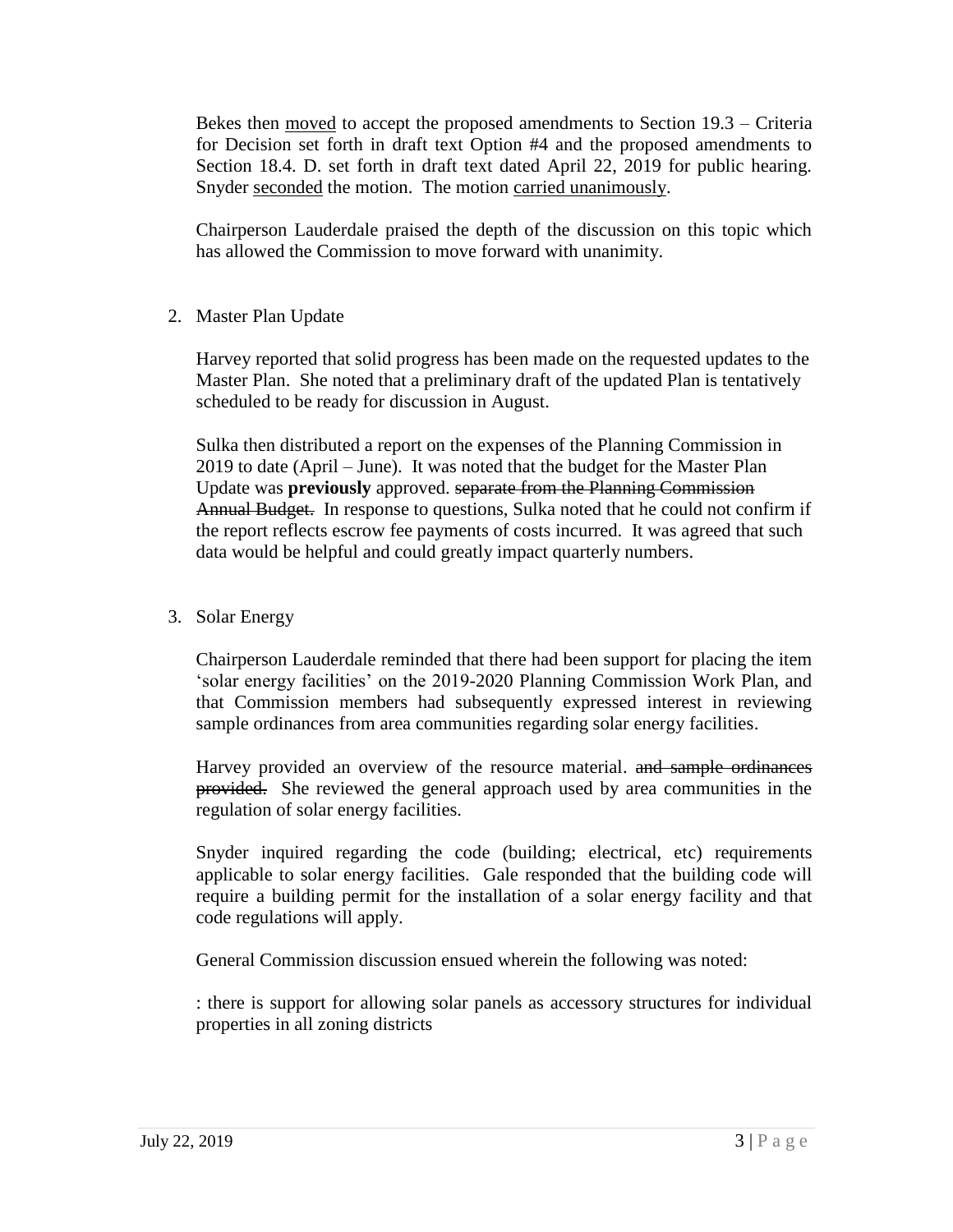: concern was originally expressed regarding solar farms, but does this require a rethink? (ie, is there a demonstrated need; are certain areas appropriate for such a use; would standards effectively address impact concerns)

: if individual solar panels are currently allowed (as an accessory use) with the appropriate permit, is there an urgency to this topic

: an amendment to the Zoning Ordinance to specifically provide for solar panels would allow the implementation of design and locational standards to address aesthetic concerns

: there does not appear to be an interest or need to address solar farms at this time

It was then agreed that further discussion of 'solar energy facilities' will be placed on hold at this time.

4. Sign Standards

Chairperson Lauderdale noted that the necessary amendment of the sign ordinance to respond to the Supreme Court decision requiring content-neutral sign regulations has been 'on hold' since 2018 pending receipt of an expected 'model sign ordinance' from MTA. Upon recognition that the ordinance is no longer slated for release, he noted that the Commission had agreed to begin review of the draft sign regulations prepared by Harvey in 2018.

It was noted that not all Commission members had received the draft sign regulations that were redistributed in May, 2019. It was agreed that the document would be reissued for the August meeting.

Due to the lateness of the hour, discussion regarding the topics of GAAMPS and Chickens in Residential Districts and Plats was postponed.

# REPORT FROM TOWNSHIP BOARD

Sulka reported on matters under consideration by the Township Board, specifically noting that: 1) the Board has discussed the topic of 'chickens in residential districts and plats' and that he will provide feedback at such time as the matter is considered by the Commission; and 2) the Board has received negative feedback from Township residents on the topic of short-term rentals and related nuisance factors.